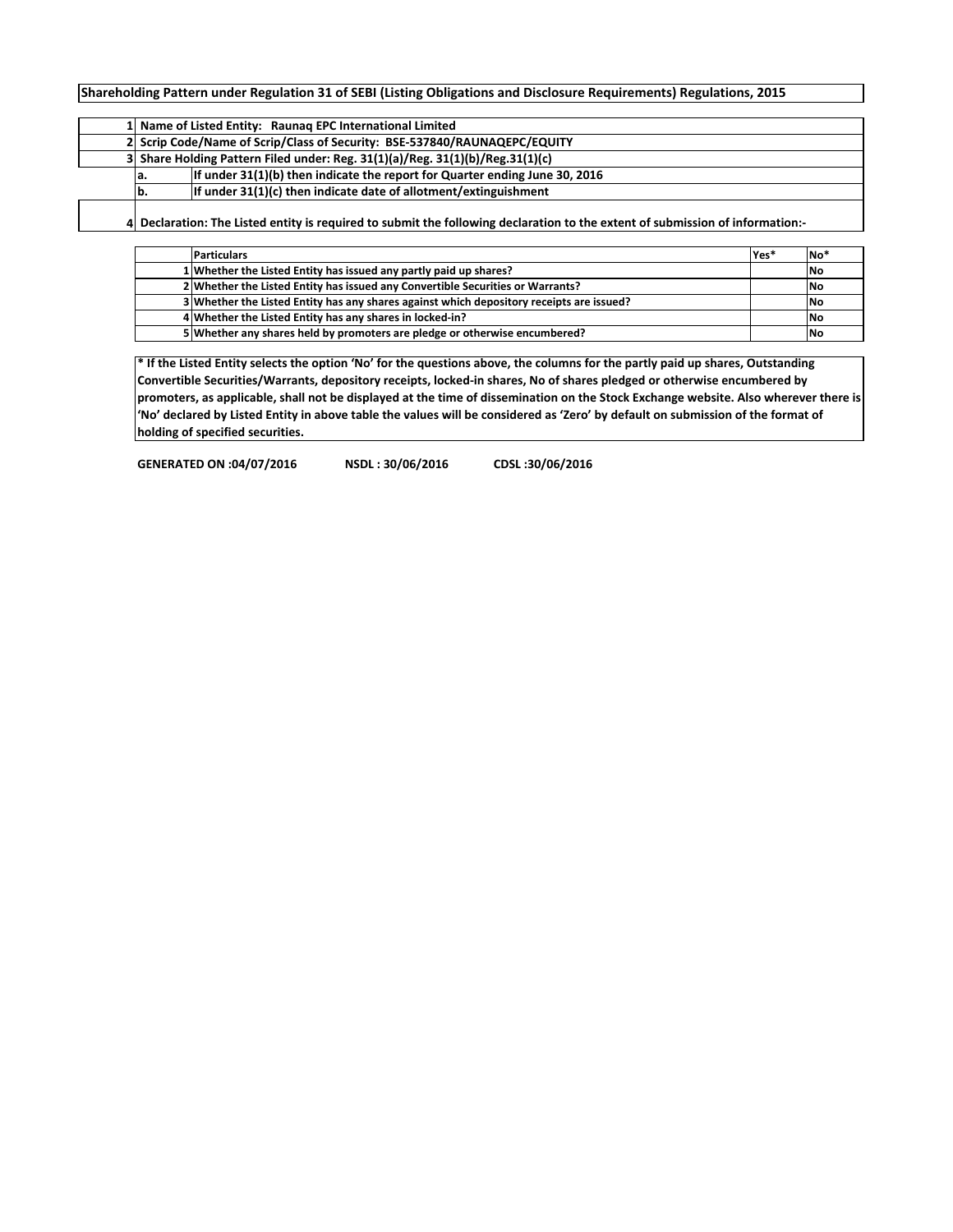|          | Raunag EPC International Limited                                                                     |                                  |                                                      |                          |                                                      |                             |                                   |                            |                   |         |                              |                                                              |                                                                      |         |                                                                  |                      |                                      |                         |
|----------|------------------------------------------------------------------------------------------------------|----------------------------------|------------------------------------------------------|--------------------------|------------------------------------------------------|-----------------------------|-----------------------------------|----------------------------|-------------------|---------|------------------------------|--------------------------------------------------------------|----------------------------------------------------------------------|---------|------------------------------------------------------------------|----------------------|--------------------------------------|-------------------------|
|          | Table I - Summary Statement holding of specified securities                                          |                                  |                                                      |                          |                                                      |                             |                                   |                            |                   |         |                              |                                                              |                                                                      |         |                                                                  |                      |                                      |                         |
|          | Shareholding as Number of Voting Rights held in each class of securities No. of Shares Shareholding, |                                  |                                                      |                          |                                                      |                             |                                   |                            |                   |         |                              |                                                              |                                                                      |         |                                                                  |                      |                                      |                         |
| Category | Category of shareholder                                                                              | <b>Number of</b><br>shareholders | No. of fully<br>paid up equity Partly<br>shares held | No. of<br>paid-up        | No. of shares Total nos.<br>underlying<br>Depository | shares held                 | a % of total no.<br>of shares     |                            |                   |         |                              | <b>Underlying</b><br>Outstanding                             | as a % assuming<br>full conversion                                   |         | Number of Locked in shares Number of Shares pledged or Number of | otherwise encumbered | equity shares<br>held in             |                         |
|          |                                                                                                      |                                  |                                                      | equity<br>shares<br>held | Receipts                                             |                             | (calculated as<br>per SCRR, 1957) | <b>No of Voting Rights</b> |                   |         | Total as a % of<br>$(A+B+C)$ | convertible<br>securities<br>(including<br><b>Warrants</b> ) | of convertible<br>securities (as a<br>percentage of<br>diluted share | No. (a) | As a % of<br>total Shares<br>held(b)                             | No. (a)              | As a % of<br>total Shares<br>held(b) | dematerialise<br>d form |
|          |                                                                                                      |                                  |                                                      |                          |                                                      |                             |                                   | Class eg: X                | Class eg: y Total |         |                              |                                                              | capital)                                                             |         |                                                                  |                      |                                      |                         |
| (1)      | (II)                                                                                                 | (III)                            | (IV)                                                 | (V)                      | (VI)                                                 | $(VII) =$<br>(IV)+(V)+ (VI) | (VIII)As a % of<br>$(A+B+C2)$     |                            | (IX)              |         |                              |                                                              | (XI)= (VII)+(X) As<br>a % of (A+B+C2)                                |         | (XII)                                                            | (XIII)               |                                      | (XIV)                   |
| (A)      | <b>Promoter &amp; Promoter Group</b>                                                                 |                                  | 2247955                                              |                          |                                                      | 2247955                     | 67.2388                           | 2247955                    |                   | 2247955 | 67.2388                      |                                                              | 67.2388                                                              |         | 0.00000                                                          |                      | 0.0000                               | 2228020                 |
| (B)      | <b>Public</b>                                                                                        | 2130                             | 1095288                                              |                          |                                                      | 1095288                     | 32.7612                           | 1095288                    |                   | 1095288 | 32.7612                      |                                                              | 32.7612                                                              |         | 0.0000 NA                                                        |                      | <b>NA</b>                            | 782858                  |
| (C)      | Non Promoter - Non Public                                                                            |                                  |                                                      |                          |                                                      |                             |                                   |                            |                   |         |                              |                                                              |                                                                      |         | 0.0000 NA                                                        |                      | <b>NA</b>                            |                         |
| (C1)     | <b>Shares Underlying DRs</b>                                                                         |                                  |                                                      |                          |                                                      |                             | 0.0000                            |                            |                   |         | 0.0000                       |                                                              | 0.0000                                                               |         | 0.0000 NA                                                        |                      | <b>NA</b>                            |                         |
| (C2)     | <b>Shares Held By Employee Trust</b>                                                                 |                                  |                                                      |                          |                                                      |                             | 0.0000                            |                            |                   |         | 0.0000                       |                                                              | 0.0000                                                               |         | 0.0000 NA                                                        |                      | <b>NA</b>                            |                         |
|          | Total                                                                                                | 2134                             | 3343243                                              |                          |                                                      | 3343243                     | 100.0000                          | 3343243                    |                   | 3343243 | 100.0000                     |                                                              | 100.0000                                                             |         | 0.00000                                                          |                      | 0.0000                               | 3010878                 |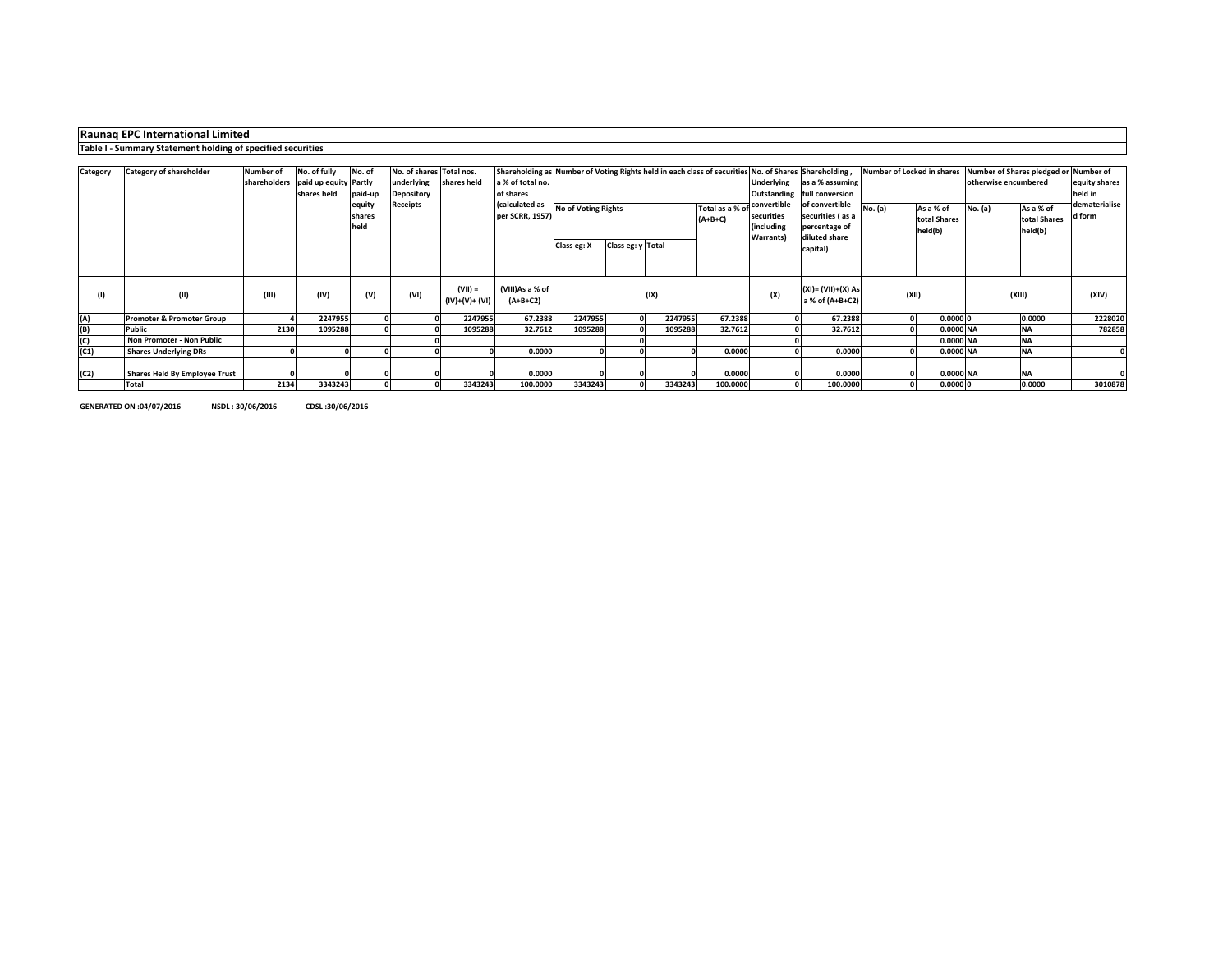## **Raunaq EPC International Limited**

#### **Table II - Statement showing shareholding pattern of the Promoter and Promoter Group**

|            | Category & Name of the                                                 | PAN        | Nos. of        | No. of fully           | Partly     | No. of shares Total nos. |                 | Shareholding                       | Number of Voting Rights held in each class of |                   |         |              |                   | No. of Shares Shareholding, | Number of Locked in shares |              | <b>Number of Shares pledged</b> | Number of    |               |
|------------|------------------------------------------------------------------------|------------|----------------|------------------------|------------|--------------------------|-----------------|------------------------------------|-----------------------------------------------|-------------------|---------|--------------|-------------------|-----------------------------|----------------------------|--------------|---------------------------------|--------------|---------------|
|            | shareholders                                                           |            | shareholders   | paid up equity paid-up |            | underlying               | shares held     | % calculated                       | securities                                    |                   |         |              | <b>Underlying</b> | as a %                      |                            |              | or otherwise encumbered         |              | equity shares |
|            |                                                                        |            |                | shares held            | equity     | <b>Depository</b>        |                 | as per SCRR,                       |                                               |                   |         |              | Outstanding       | assuming full               |                            |              |                                 |              | held in       |
|            |                                                                        |            |                |                        | shares     | <b>Receipts</b>          |                 | 1957 As a % of No of Voting Rights |                                               |                   |         | Total as a % | convertible       | conversion of               | No. (a)                    | As a % of    | No. (a)                         | As a % of    | dematerialise |
|            |                                                                        |            |                |                        | held       |                          |                 | $(A+B+C2)$                         |                                               |                   |         | of $(A+B+C)$ | securities        | convertible                 |                            | total Shares |                                 | total Shares | d form        |
|            |                                                                        |            |                |                        |            |                          |                 |                                    |                                               |                   |         |              | (including        | securities (as a            |                            | held(b)      |                                 | held(b)      |               |
|            |                                                                        |            |                |                        |            |                          |                 |                                    | Class eg: X                                   | Class eg: y Total |         |              | Warrants)         | percentage of               |                            |              |                                 |              |               |
|            |                                                                        |            |                |                        |            |                          |                 |                                    |                                               |                   |         |              |                   | diluted share               |                            |              |                                 |              |               |
|            |                                                                        |            |                |                        |            |                          |                 |                                    |                                               |                   |         |              |                   | capital)                    |                            |              |                                 |              |               |
|            |                                                                        |            |                |                        |            |                          | $(VII) =$       | (VIII) As a % of                   |                                               |                   |         |              |                   | $(XI) = (VII)+(X)$          |                            |              |                                 |              |               |
|            | (1)                                                                    | (II)       | (III)          | (IV)                   | (V)        | (VI)                     | $(IV)+(V)+(VI)$ | $(A+B+C2)$                         |                                               |                   | (IX)    |              | (X)               | As a % of                   | (XII)                      |              | (XIII)                          |              | (XIV)         |
|            |                                                                        |            |                |                        |            |                          |                 |                                    |                                               |                   |         |              |                   | $(A+B+C2)$                  |                            |              |                                 |              |               |
|            | Indian                                                                 |            |                |                        |            |                          |                 |                                    |                                               |                   |         |              |                   |                             |                            |              |                                 |              |               |
|            | <b>Individuals / Hindu Undivided</b>                                   |            |                |                        |            |                          |                 |                                    |                                               |                   |         |              |                   |                             |                            |              |                                 |              |               |
| (a)        | Family                                                                 |            |                | 1886630                |            |                          | 1886630         | 56.4311                            | 1886630                                       |                   | 1886630 | 56.4311      |                   | 56.4311                     |                            | 0.0000       |                                 | 0.0000       | 1866695       |
|            | Surinder P. Kanwar                                                     | AAFPK8732L |                | 1866695                |            |                          | 1866695         | 55.8349                            | 1866695                                       |                   | 1866695 | 55,8349      |                   | 55.8349                     |                            | 0.0000       |                                 | 0.0000       | 1866695       |
|            | Raunag Singh                                                           |            |                | 19935                  |            |                          | 19935           | 0.5963                             | 19935                                         |                   | 19935   | 0.5963       |                   | 0.5963                      |                            | 0.0000       |                                 | 0.0000       | $\mathbf{0}$  |
|            | Central Government / State                                             |            |                |                        |            |                          |                 |                                    |                                               |                   |         |              |                   |                             |                            |              |                                 |              |               |
| (b)        | Government(s)                                                          |            |                |                        |            |                          |                 | 0.0000                             |                                               |                   |         | 0.0000       |                   | 0.0000                      |                            | 0.0000       |                                 | 0.0000       | $\mathbf{0}$  |
| (c)        | <b>Financial Institutions / Banks</b>                                  |            | $\Omega$       |                        | $\sqrt{2}$ |                          |                 | 0.0000                             | $\mathbf{r}$                                  |                   |         | 0.0000       | $\Omega$          | 0.0000                      |                            | 0.0000       |                                 | 0.0000       | $\Omega$      |
| (d)        | Any Other (Specify)                                                    |            | $\overline{2}$ | 361325                 |            |                          | 361325          | 10.8076                            | 361325                                        |                   | 361325  | 10.8076      |                   | 10.8076                     |                            | 0.0000       |                                 | 0.0000       | 361325        |
|            | <b>Bodies Corporate</b>                                                |            |                | 361325                 | $\sqrt{2}$ |                          | 361325          | 10.8076                            | 361325                                        |                   | 361325  | 10.8076      |                   | 10.8076                     |                            | 0.0000       |                                 | 0.0000       | 361325        |
|            | Gulab Merchandise Private                                              |            |                |                        |            |                          |                 |                                    |                                               |                   |         |              |                   |                             |                            |              |                                 |              |               |
|            | Limited                                                                | AACCG4079Q |                | 244825                 |            |                          | 244825          | 7.3230                             | 244825                                        |                   | 244825  | 7.3230       |                   | 7.3230                      |                            | 0.0000       |                                 | 0.0000       | 244825        |
|            | Vibrant Finance And Investment                                         |            |                |                        |            |                          |                 |                                    |                                               |                   |         |              |                   |                             |                            |              |                                 |              |               |
|            | Private Limited                                                        | AAACV0104B |                | 116500                 | $\sqrt{2}$ |                          | 116500          | 3.4846                             | 116500                                        |                   | 116500  | 3.4846       |                   | 3.4846                      |                            | 0.0000       |                                 | 0.0000       | 116500        |
|            | Sub Total (A)(1)                                                       |            |                | 2247955                |            |                          | 2247955         | 67.2388                            | 2247955                                       |                   | 2247955 | 67.2388      |                   | 67.2388                     |                            | 0.0000       |                                 | 0.0000       | 2228020       |
|            | 2 Foreign                                                              |            |                |                        |            |                          |                 |                                    |                                               |                   |         |              |                   |                             |                            |              |                                 |              |               |
|            |                                                                        |            |                |                        |            |                          |                 |                                    |                                               |                   |         |              |                   |                             |                            |              |                                 |              |               |
|            | <b>Individuals (Non-Resident</b><br>Individuals / Foreign Individuals) |            |                |                        |            |                          |                 | 0.0000                             | n                                             |                   |         | 0.0000<br>C  | $\sqrt{2}$        | 0.0000                      |                            | 0.0000       |                                 | 0.0000       | $\Omega$      |
| (a)<br>(b) | Government                                                             |            | $\Omega$       |                        | $\sqrt{2}$ |                          |                 | 0.0000                             | $\Omega$                                      |                   |         | 0.0000       | $\mathbf{r}$      | 0.0000                      |                            | 0.0000       |                                 | 0.0000       | $\mathbf{0}$  |
| (c)        | <b>Institutions</b>                                                    |            | $\Omega$       |                        |            |                          |                 | 0.0000                             | $\mathbf{r}$                                  |                   |         | 0.0000       |                   | 0.0000                      |                            | 0.0000       |                                 | 0.0000       | $\mathbf{0}$  |
| (d)        | <b>Foreign Portfolio Investor</b>                                      |            | $\Omega$       |                        |            |                          |                 | 0.0000                             | $\sqrt{2}$                                    |                   |         | 0.0000       |                   | 0.0000                      |                            | 0.0000       |                                 | 0.0000       | $\mathbf{0}$  |
| (e)        | Any Other (Specify)                                                    |            | $\Omega$       |                        | $\sqrt{2}$ | $\sqrt{2}$               |                 | 0.0000                             | $\Omega$                                      |                   |         | 0.0000       |                   | 0.0000                      |                            | 0.0000       |                                 | 0.0000       | $\Omega$      |
|            | Sub Total (A)(2)                                                       |            | $\sqrt{2}$     |                        |            |                          |                 | 0.0000                             | n                                             |                   |         | 0.0000       |                   | 0.0000                      |                            | 0.0000       |                                 | 0.0000       | $\Omega$      |
|            | <b>Total Shareholding Of Promoter</b>                                  |            |                |                        |            |                          |                 |                                    |                                               |                   |         |              |                   |                             |                            |              |                                 |              |               |
|            | And Promoter Group (A)=                                                |            |                |                        |            |                          |                 |                                    |                                               |                   |         |              |                   |                             |                            |              |                                 |              |               |
|            | $(A)(1)+(A)(2)$                                                        |            |                | 2247955                | $\Omega$   |                          | 2247955         | 67.2388                            | 2247955                                       |                   | 2247955 | 67.2388      | $\Omega$          | 67.2388                     |                            | 0.0000       |                                 | 0.0000       | 2228020       |
|            |                                                                        |            |                |                        |            |                          |                 |                                    |                                               |                   |         |              |                   |                             |                            |              |                                 |              |               |

**Details of Shares which remain unclaimed may be given hear along with details such as number of shareholders, outstanding shares held in demat/unclaimed suspense account, voting rights which are frozen etc.**

### **Note:**

**(1) PAN would not be displayed on website of Stock Exchange(s)** 

**(2) The term 'Encumbrance' has the same meaning as assigned under regulation 28(3) of SEBI (Substantial Acquisition of Shares and Takeovers) Regulations, 2011.**

**GENERATED ON :04/07/2016 NSDL : 30/06/2016 CDSL :30/06/2016** 

**& PAN details not available due to death of the Promoter**

**Shares held by Late Dr. Raunaq Singh could not be dematerialized and PAN details also not available due to his death. Copy of Death certificate already submitted to the exchange for the record purpose.**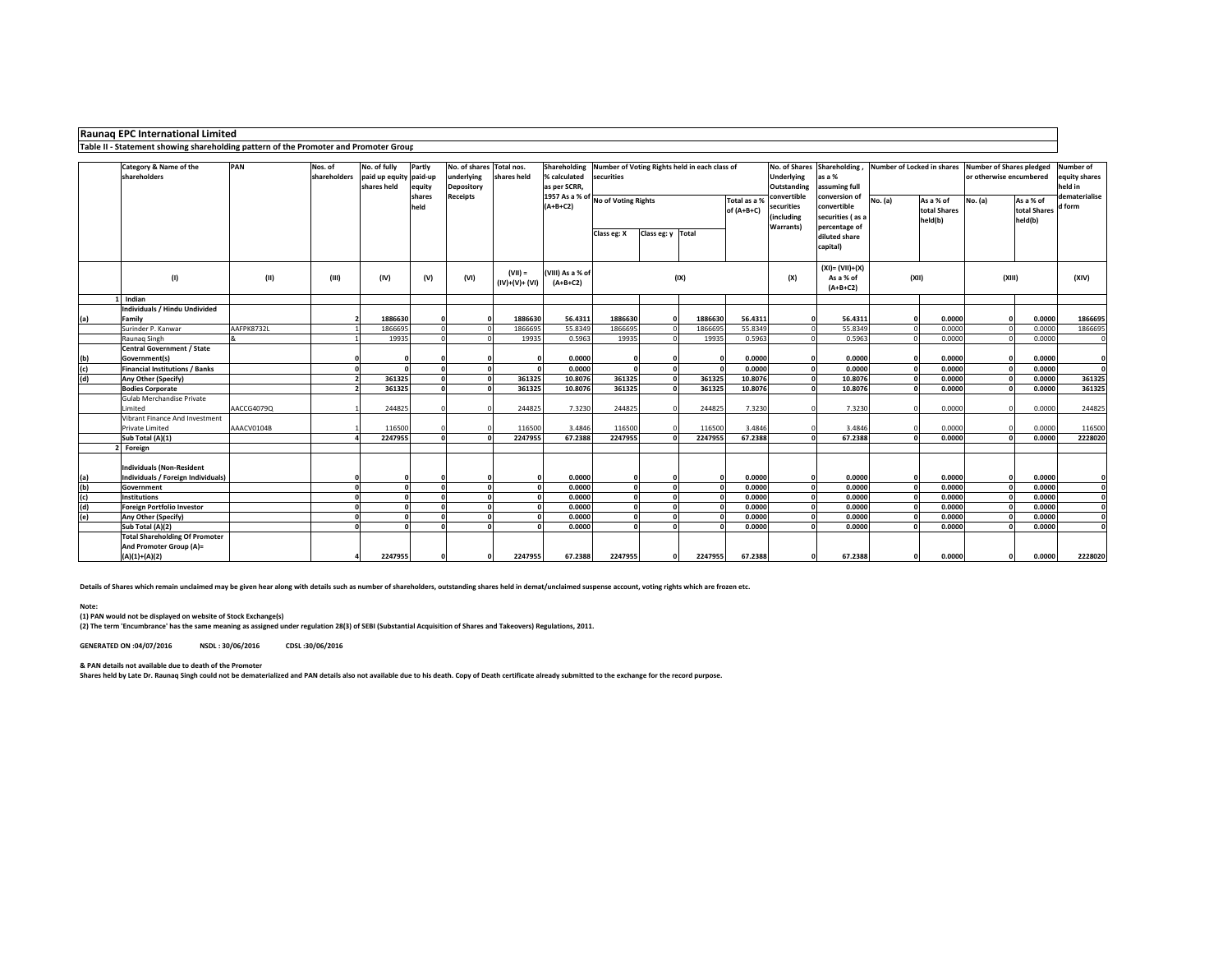|            | Raunaq EPC International Limited                                                          |                                                                                                                                                                                                                                                                                           |                 |                   |                |                              |              |                                               |                                                |                              |             |                                                               |                                                        |                                       |                                      |                        |                                                |                         |             |
|------------|-------------------------------------------------------------------------------------------|-------------------------------------------------------------------------------------------------------------------------------------------------------------------------------------------------------------------------------------------------------------------------------------------|-----------------|-------------------|----------------|------------------------------|--------------|-----------------------------------------------|------------------------------------------------|------------------------------|-------------|---------------------------------------------------------------|--------------------------------------------------------|---------------------------------------|--------------------------------------|------------------------|------------------------------------------------|-------------------------|-------------|
|            | Table III - Statement showing shareholding pattern of the Public shareholder              |                                                                                                                                                                                                                                                                                           |                 |                   |                |                              |              |                                               |                                                |                              |             |                                                               |                                                        |                                       |                                      |                        |                                                |                         |             |
|            | Category & Name of the<br>shareholders                                                    | PAN<br>No. of fully<br>Total nos.<br>Shareholding<br>Number of Voting Rights held in each class of<br>Nos. of<br>Partly<br>No. of<br>securities<br>sharehold paid up equity paid-up<br>shares<br>shares held<br>% calculated<br>as per SCRR,<br>shares held<br>equity<br>underlyin<br>ers |                 |                   |                |                              |              | No. of<br><b>Shares</b>                       | Shareholdin<br>g, as a %<br>Underlyin assuming | Number of Locked in shares   |             | <b>Number of Shares</b><br>pledged or otherwise<br>encumbered |                                                        | Number of<br>equity shares<br>held in |                                      |                        |                                                |                         |             |
|            |                                                                                           |                                                                                                                                                                                                                                                                                           |                 |                   | shares<br>held | Depositor<br><b>Receipts</b> |              | 1957 As a %<br>of $(A+B+C2)$                  | <b>No of Voting Rights</b>                     | Total as a %<br>of $(A+B+C)$ |             |                                                               | full<br>Outstandi conversion<br>convertibl convertible | No. (a)                               | As a % of<br>total Shares<br>held(b) | No. (a)                | As a % of<br>total<br><b>Shares</b><br>held(b) | dematerialise<br>d form |             |
|            |                                                                                           |                                                                                                                                                                                                                                                                                           |                 |                   |                |                              |              |                                               | Class eg: X                                    | Class eg: y Total            |             |                                                               | securities as a                                        | securities (<br>(including percentage |                                      |                        |                                                |                         |             |
|            | (1)                                                                                       | (II)                                                                                                                                                                                                                                                                                      | (III)           | (IV)              | (V)            | (VI)                         | $(VII) =$    | (VIII) As a %<br>(IV)+(V)+ (VI)   of (A+B+C2) |                                                | (IX)                         |             |                                                               | (X)                                                    | $(XI) =$<br>(VII)+(X) As<br>a % of    | (XII)                                |                        |                                                | (XIII)                  | (XIV)       |
| (a)        | 1 Institutions<br><b>Mutual Fund</b>                                                      |                                                                                                                                                                                                                                                                                           | $\mathbf{0}$    | $\mathbf 0$       | $\Omega$       | $\Omega$                     | $\Omega$     | 0.0000                                        | $\mathbf{0}$                                   | $\Omega$                     | $\Omega$    | 0.0000                                                        | $\Omega$                                               | 0.0000                                | o                                    | 0.0000 NA              |                                                | <b>NA</b>               |             |
| (b)        | <b>Venture Capital Funds</b>                                                              |                                                                                                                                                                                                                                                                                           | $\mathbf{0}$    | $\mathbf 0$       | n              |                              | $\mathbf{0}$ | 0.0000                                        | $\mathbf{0}$                                   | n                            |             | 0.0000                                                        | $\Omega$                                               | 0.0000                                | 0                                    | 0.0000 NA              |                                                | <b>NA</b>               |             |
| (c)        | Alternate Investment Funds                                                                |                                                                                                                                                                                                                                                                                           | o               | $\mathbf{o}$      | $\Omega$       | O                            | $\Omega$     | 0.0000                                        | $\mathbf{0}$                                   | $\mathbf{0}$                 |             | 0.0000                                                        | $\mathbf{o}$                                           | 0.0000                                | ol                                   | 0.0000 NA              |                                                | <b>NA</b>               |             |
|            | <b>Foreign Venture Capital</b><br><b>Investors</b>                                        |                                                                                                                                                                                                                                                                                           | $\Omega$        | $\Omega$          |                |                              |              | 0.0000                                        | $\mathbf{0}$                                   |                              |             | 0.0000                                                        | $\Omega$                                               | 0.0000                                | $\Omega$                             | 0.0000 NA              |                                                | <b>NA</b>               |             |
| (d)<br>(e) | Foreign Portfolio Investor                                                                |                                                                                                                                                                                                                                                                                           | $\Omega$        | $\mathbf{o}$      |                | $\mathbf{0}$                 | $\mathbf{0}$ | 0.0000                                        | $\mathbf{0}$                                   | $\Omega$                     | $\Omega$    | 0.0000                                                        | $\Omega$                                               | 0.0000                                | $\Omega$                             | 0.0000 NA              |                                                | <b>NA</b>               |             |
| (f)        | <b>Financial Institutions / Banks</b>                                                     |                                                                                                                                                                                                                                                                                           | $1\overline{ }$ | 217               |                | O                            | 217          | 0.0065                                        | 217                                            | n                            | 217         | 0.0065                                                        | O                                                      | 0.0065                                | $\mathbf{0}$                         | 0.0000 NA              |                                                | <b>NA</b>               | $\Omega$    |
| (g)        | <b>Insurance Companies</b>                                                                |                                                                                                                                                                                                                                                                                           |                 | οl<br>$\mathbf 0$ |                | O                            | $\mathbf{0}$ | 0.0000                                        | $\mathbf{0}$                                   | n                            | $\Omega$    | 0.0000                                                        | οl                                                     | 0.0000                                | o                                    | 0.0000 NA              |                                                | <b>NA</b>               |             |
| (h)        | <b>Provident Funds/ Pension Funds</b>                                                     |                                                                                                                                                                                                                                                                                           | $\Omega$        | $\Omega$          |                | O                            |              | 0.0000                                        | $\mathbf{0}$                                   |                              |             | 0.0000                                                        | $\Omega$                                               | 0.0000                                | $\Omega$                             | 0.0000 NA              |                                                | <b>NA</b>               | $\Omega$    |
| (i)        | Any Other (Specify)                                                                       |                                                                                                                                                                                                                                                                                           | o               | $\mathbf{o}$      |                | $\mathbf{0}$                 | $\mathbf{0}$ | 0.0000                                        | $\mathbf{0}$                                   | $\mathbf{0}$                 | $\Omega$    | 0.0000                                                        |                                                        | 0.0000                                | $\Omega$                             | 0.0000 NA              |                                                | <b>NA</b>               |             |
|            | Sub Total (B)(1)                                                                          |                                                                                                                                                                                                                                                                                           | $\mathbf{1}$    | 217               |                |                              | 217          | 0.0065                                        | 217                                            |                              | 217         | 0.0065                                                        |                                                        | 0.0065                                | $\mathbf{o}$                         | 0.0000 NA              |                                                | <b>NA</b>               |             |
|            | <b>Central Government/ State</b><br>Government(s)/ President of<br>2 India                |                                                                                                                                                                                                                                                                                           |                 |                   |                |                              |              |                                               |                                                |                              |             |                                                               |                                                        |                                       |                                      |                        |                                                |                         |             |
|            | Sub Total (B)(2)                                                                          |                                                                                                                                                                                                                                                                                           | $\Omega$        | 0                 | $\Omega$       | $\Omega$                     | $\sqrt{2}$   | 0.0000                                        | $\mathbf{0}$                                   | $\Omega$                     |             | 0.0000                                                        | $\Omega$                                               | 0.0000                                | o                                    | 0.0000 NA              |                                                | <b>NA</b>               |             |
|            | 3 Non-Institutions                                                                        |                                                                                                                                                                                                                                                                                           |                 |                   |                |                              |              |                                               |                                                |                              |             |                                                               |                                                        |                                       |                                      |                        |                                                |                         |             |
| (a)        | <b>Individuals</b>                                                                        |                                                                                                                                                                                                                                                                                           |                 | $\mathbf{o}$      | $\Omega$       |                              |              |                                               |                                                |                              |             |                                                               |                                                        |                                       | o                                    |                        | <b>NA</b>                                      | <b>NA</b>               |             |
|            | i. Individual shareholders<br>holding nominal share capital<br>up to Rs. 2 lakhs.         |                                                                                                                                                                                                                                                                                           | 2047            | 713061            |                | o                            | 713061       | 21.3284                                       | 713061                                         | $\Omega$                     | 713061      | 21.3284                                                       |                                                        | 21.3284                               | $\mathbf{0}$                         | 0.0000 NA              |                                                | <b>NA</b>               | 447463      |
|            | ii. Individual shareholders<br>holding nominal share capital in<br>excess of Rs. 2 lakhs. |                                                                                                                                                                                                                                                                                           |                 | 255269            |                |                              | 255269       | 7.6354                                        | 255269                                         |                              | 255269      | 7.6354                                                        |                                                        | 7.6354                                | $\Omega$                             | 0.0000 NA              |                                                | <b>NA</b>               | 233394      |
|            | Raj Kumar Lohia                                                                           | AAFPL0031K                                                                                                                                                                                                                                                                                |                 | 47804             |                | $\Omega$                     | 47804        | 1.4299                                        | 47804                                          | $\Omega$                     | 47804       | 1.4299                                                        | $\circ$                                                | 1.4299                                | $\circ$                              | 0.0000 NA              |                                                | NA                      | 47804       |
|            | Sathya S                                                                                  | AIJPS2696H                                                                                                                                                                                                                                                                                |                 | 35890             |                |                              | 35890        | 1.073                                         | 35890                                          |                              | 35890       | 1.0735                                                        | $\Omega$                                               | 1.0735                                | $\circ$                              | 0.0000 NA              |                                                | NA                      | 35890       |
| (b)        | <b>NBFCs registered with RBI</b>                                                          |                                                                                                                                                                                                                                                                                           | $\mathbf{0}$    | $\mathbf{0}$      | $\Omega$       | $\Omega$                     | $\Omega$     | 0.0000                                        | $\mathbf{0}$                                   | $\Omega$                     | $\Omega$    | 0.0000                                                        | 0                                                      | 0.0000                                | $\mathbf{0}$                         | 0.0000 NA              |                                                | <b>NA</b>               | $\Omega$    |
| (c)        | <b>Employee Trusts</b>                                                                    |                                                                                                                                                                                                                                                                                           | o               | $\mathbf{o}$      | n              | O                            | $\Omega$     | 0.0000                                        | $\mathbf{0}$                                   | n                            | $\Omega$    | 0.0000                                                        | n                                                      | 0.0000                                | $\mathbf{0}$                         | 0.0000 NA              |                                                | <b>NA</b>               |             |
| (d)        | <b>Overseas Depositories(holding</b><br>DRs) (balancing figure)                           |                                                                                                                                                                                                                                                                                           | $\Omega$        |                   |                |                              |              | 0.0000                                        |                                                |                              |             | 0.0000                                                        |                                                        | 0.0000                                | $\mathbf{0}$                         | 0.0000 NA              |                                                | <b>NA</b>               |             |
| (e)        | Any Other (Specify)                                                                       |                                                                                                                                                                                                                                                                                           | 73              | 126741            | $\Omega$       | $\Omega$<br>$\Omega$         | 126741       | 3.7910                                        | 126741                                         | ol<br>$\Omega$               | 126741      | 3.7910                                                        | 0                                                      | 3.7910                                | o                                    | 0.0000 NA              |                                                | <b>NA</b>               | 102001      |
|            | <b>Hindu Undivided Family</b><br>Non Resident Indians (Non                                |                                                                                                                                                                                                                                                                                           | 30              | 44286             |                |                              | 44286        | 1.3246                                        | 44286                                          |                              | 44286       | 1.3246                                                        | $\Omega$                                               | 1.3246                                | $\mathbf{0}$                         | 0.0000 NA              |                                                | <b>NA</b>               | 44286       |
|            | Repat)<br><b>Clearing Member</b>                                                          |                                                                                                                                                                                                                                                                                           | 4<br>7          | 1976<br>249       |                | O<br>n                       | 1976<br>249  | 0.0591<br>0.0074                              | 1976<br>249                                    | $\mathbf{r}$<br>$\Omega$     | 1976<br>249 | 0.0591<br>0.0074                                              | $\Omega$<br>$\mathbf{0}$                               | 0.0591<br>0.0074                      | $\Omega$<br>ol                       | 0.0000 NA<br>0.0000 NA |                                                | <b>NA</b><br><b>NA</b>  | 1976<br>249 |
|            | <b>Bodies Corporate</b>                                                                   |                                                                                                                                                                                                                                                                                           | 32              | 80230             | $\Omega$       | $\mathbf{0}$                 | 80230        | 2.3998                                        | 80230                                          | o                            | 80230       | 2.3998                                                        | $\Omega$                                               | 2.3998                                | $\mathbf{0}$                         | 0.0000 NA              |                                                | <b>NA</b>               | 55490       |
|            | Sub Total (B)(3)                                                                          |                                                                                                                                                                                                                                                                                           | 2129            | 1095071           | $\Omega$       | $\Omega$                     | 1095071      | 32.7548                                       | 1095071                                        | n                            | 1095071     | 32.7548                                                       |                                                        | 32.7548                               | o                                    | 0.0000 NA              |                                                | <b>NA</b>               | 782858      |
|            | <b>Total Public Shareholding (B)=</b>                                                     |                                                                                                                                                                                                                                                                                           |                 |                   |                |                              |              |                                               |                                                |                              |             |                                                               |                                                        |                                       |                                      |                        |                                                |                         |             |
|            | $(B)(1)+(B)(2)+(B)(3)$                                                                    |                                                                                                                                                                                                                                                                                           | 2130            | 1095288           |                |                              | 1095288      | 32.7612                                       | 1095288                                        |                              | 1095288     | 32.7612                                                       |                                                        | 32.7612                               | $\Omega$                             | 0.0000 NA              |                                                | <b>NA</b>               | 782858      |

Details of the shareholders acting as persons in Concert including their Shareholding (No. and %):<br>Details of Share<u>s which remain unclaimed may be given hear along with details such as number of shareholders, outstanding </u>

**<sup>0</sup> <sup>0</sup>**

**Note:** 

**(1) PAN would not be displayed on website of Stock Exchange(s).** 

**(2) The above format needs to be disclosed along with the name of following persons:Institutions/Non Institutions holding more than 1% of total number of shares**

**(3) W.r.t. the information pertaining to Depository Receipts, the same may be disclosed in the respective columns to the extent information available and the balance to be disclosed as held by custodian.**